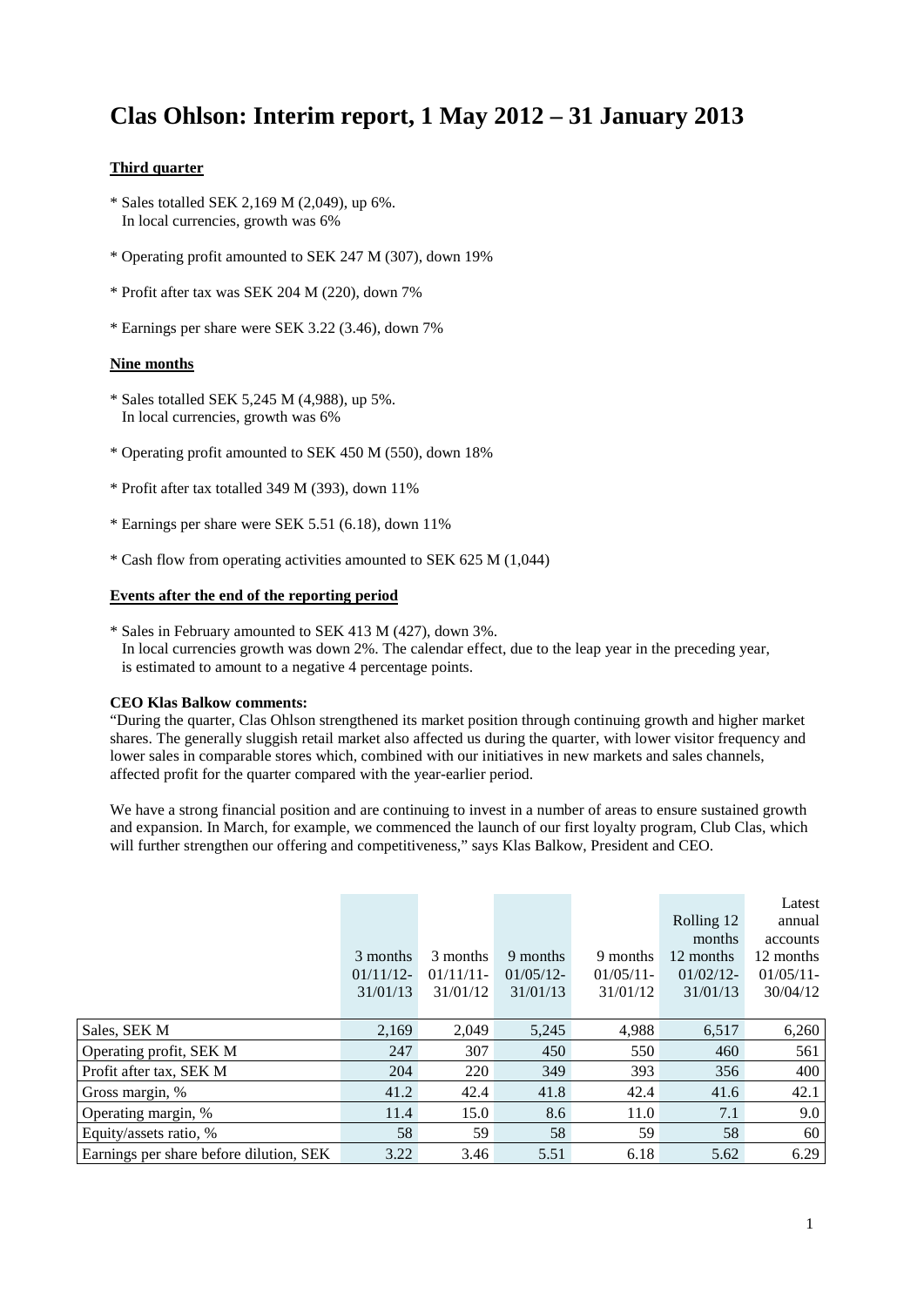## **Operations**

Operations comprise the sale of products for house and home, technology and hobby through the company's own stores and mail order/Internet channels. The product range focuses on attractively priced products for everyday use. Activities are conducted in Sweden, Norway, Finland and the UK. The number of stores at the end of the period was 172, of which 72 were in Sweden, 61 in Norway, 27 in Finland and 12 in the UK.

During the third quarter, five new stores (3) were opened; one in Sweden, two in Norway and two in Finland. A total of 15 stores were opened during the first nine months of the financial year.

### **Sales and profit**

#### **The third quarter (November-January)**

Sales totalled SEK 2,169 M compared with SEK 2,049 M in the year-earlier period, an increase of 6 per cent. In local currencies, sales increased 6 per cent. Compared with the year-earlier period, 20 stores (16) were added and at the end of January 2013 the total number of stores was 172. Mail order/Internet sales totalled SEK 41 M (31), up 32 per cent.

Sales were distributed as follows:

| Sales areas (SEK M) | 2012/13   | 2011/12   | Percentage<br>change | Percentage<br>change, local currency |
|---------------------|-----------|-----------|----------------------|--------------------------------------|
| Countries           |           |           |                      |                                      |
| Sweden              | 999       | 946       | $+6$                 | $+6$                                 |
| Norway              | 883       | 837       | $+6$                 | $+5$                                 |
| Finland             | 195       | 177       | $+11$                | $+15$                                |
| UK                  | <u>92</u> | <u>89</u> | $+2$                 | $\pm 3$                              |
|                     | 2,169     | 2,049     | $+6$                 | +6                                   |

The sales increase of 6 per cent was distributed as follows:

| Comparable stores in local currency | -2 per cent   |
|-------------------------------------|---------------|
| New stores                          | $+8$ per cent |
| Exchange-rate effects               | 0 per cent    |
| Total                               | $+6$ per cent |

The gross margin was 41.2 per cent, which is 1.2 percentage points lower than in the year-earlier period (42.4 per cent). The margin was adversely affected by exchange-rate effects, a less favourable sales mix with a higher proportion of sales via campaigns during the quarter and higher freight costs.

The share of selling expenses rose 2.4 percentage points to 27.6 per cent (25.2). The increase was primarily due to lower sales in comparable stores, costs relating to the new e-shopping platform and higher marketing costs. Start-up costs for new and refurbished stores, including the scrapping of equipment, amounted to SEK 13 M  $(10).$ 

Depreciation for the period amounted to SEK 51 M compared with SEK 45 M for the year-earlier period. The increase was attributable primarily to new stores and the depreciation relating to e-shopping and IT-related support processes.

Operating profit amounted to SEK 247 M (307 M). The change was due primarily to lower sales in comparable stores and a lower gross margin compared with the year-earlier period.

The operating margin was 11.4 per cent (15.0).

Profit after financial items totalled 241 M (305). Net financial items during the quarter were charged with a nonrecurring item of SEK 6.4 M, relating to an excessively high calculation of intra-group interest during the period 2007 to 2011.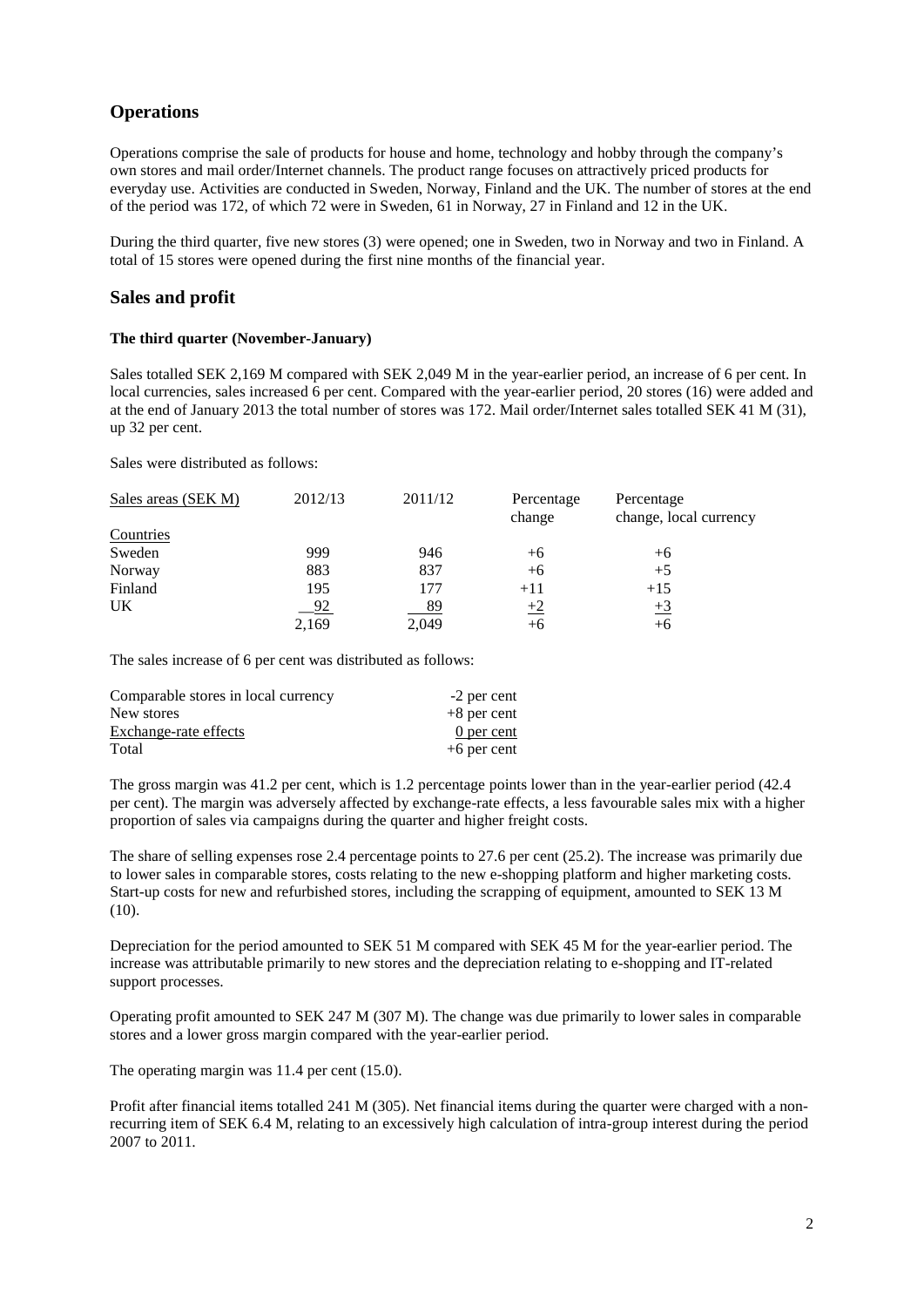Spot exchange rates for key currencies averaged SEK 1.17 for NOK and SEK 6.53 for the USD compared with 1.16 and 6.81, respectively, in the year-earlier period. Currency hedging was undertaken in USD and NOK. The company's policy is to hedge half of the expected flow during a catalogue period.

### **Sales and profit**

#### **The first nine months (May-January)**

Sales amounted to SEK 5,245 M compared with SEK 4,988 M in the year-earlier period, up 5 per cent. In local currencies, sales increased 6 per cent. Mail order/Internet sales totalled SEK 101 M (72), up 40 per cent. Clas Ohlson's new e-shopping platform was launched in the Nordic region and the UK during the period April to September 2012, which had a positive impact on mail order/Internet sales.

Sales were distributed as follows:

| Sales areas (SEK M) | 2012/13     | 2011/12 | Percentage<br>change | Percentage<br>change, local currency |
|---------------------|-------------|---------|----------------------|--------------------------------------|
| Countries           |             |         |                      |                                      |
| Sweden              | 2,433       | 2,335   | $+4$                 | $+4$                                 |
| Norway              | 2,145       | 2,036   | $+5$                 | $+6$                                 |
| Finland             | 456         | 415     | $+10$                | $+16$                                |
| UK                  | <u> 211</u> | 202     | $\pm 5$              | $+2$                                 |
|                     | 5,245       | 4,988   | $+5$                 | $+6$                                 |

The 5 per cent increase in sales was distributed as follows:

| Comparable stores in local currency | -3 per cent   |
|-------------------------------------|---------------|
| New stores                          | $+9$ per cent |
| Exchange rate effects               | -1 per cent   |
| Total                               | $+5$ per cent |

The gross margin was 41.8 per cent, which is 0.6 percentage points lower than in year-earlier period (42.4). The margin was adversely affected by exchange-rate effects and the sales mix.

The share of selling expenses increased 1.8 percentage points to 30.6 per cent (28.8). The increase was primarily due to lower sales in comparable stores, costs relating to the new e-shopping platform and higher marketing costs. Start-up costs for new and refurbished stores, including the scrapping of equipment, totalled SEK 39 M (39).

Depreciation for the period totalled SEK 148 M compared with SEK 133 M the year-earlier period. The increase is primarily attributable to new stores and depreciation relating to e-shopping and IT-related support processes.

Operating profit amounted to SEK 450 M (550). The change is primarily due to lower sales in comparable stores and a lower gross margin compared with the year-earlier period.

The operating margin was 8.6 per cent  $(11.0)$ .

Profit after financial items totalled SEK 440 M (541). Net financial items during the period were charged with a non-recurring item of SEK 6.4 M, relating to an excessively high calculation of intra-group interest during the period 2007 to 2011.

Spot exchange rates for key currencies averaged SEK 1.16 for NOK and SEK 6.73 for USD compared with 1.17 and 6.57, respectively, in the year-earlier period. Currency hedging was undertaken in USD and NOK. The company's policy is to hedge half of the expected flow during a catalogue period.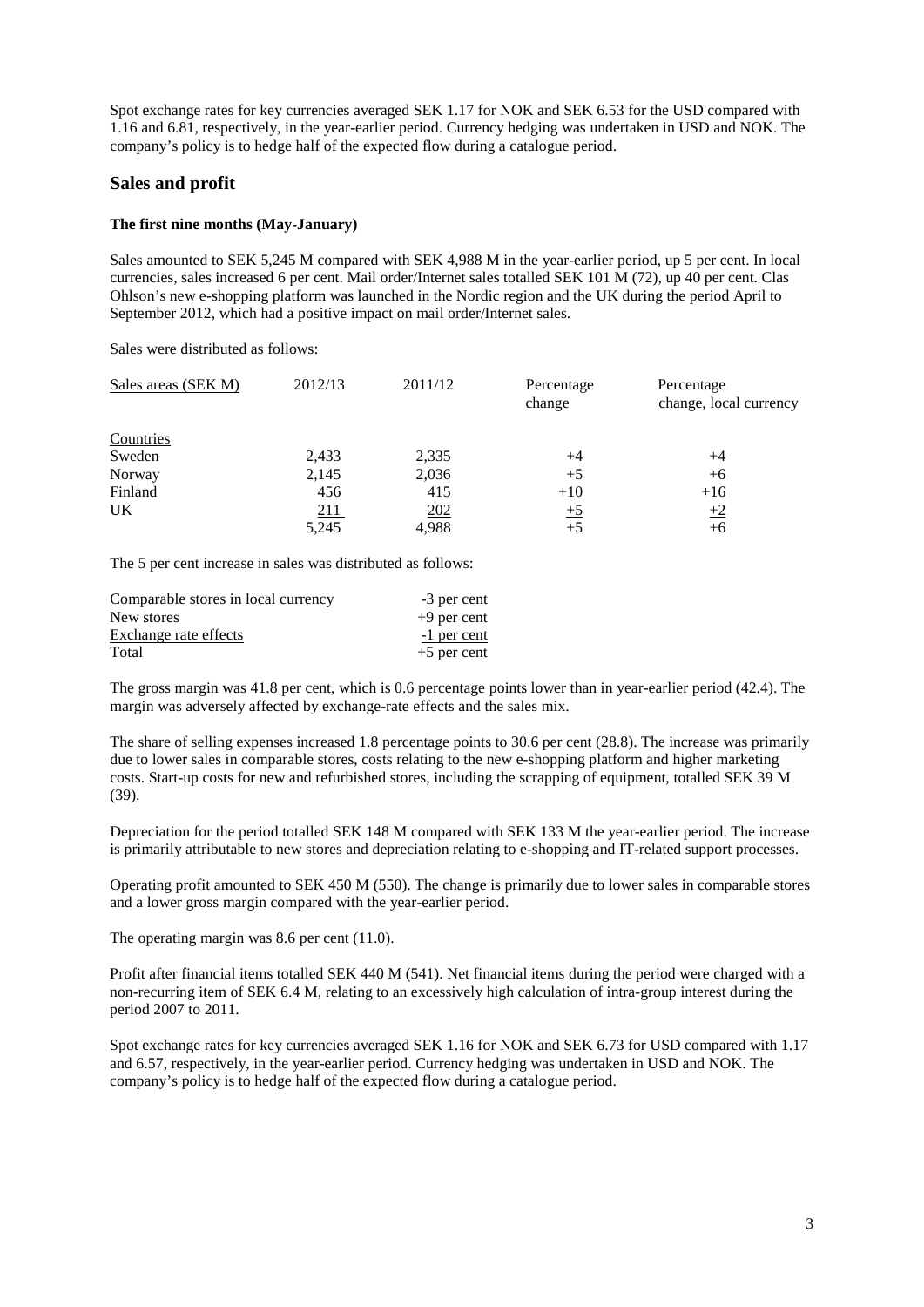## **Investments**

During the period, investments totalled SEK 140 M (152), of which SEK 86 M (78) pertained to investments in new or refurbished stores. Other investments mainly comprised IT investments and replacement investments. Investments in e-shopping and IT-related support processes during the period amounted to SEK 33 M (38).

## **Financing and liquidity**

Cash flow from operating activities for the period amounted to SEK 625 M (1,044). The difference between the years was mainly due to a positive change in working capital in 2011/12, resulting from significantly reduced inventory values. Cash flow for the period, after investment and financing activities, was SEK 151 M (82). The dividend paid to Clas Ohlson's shareholders in September 2012 amounted to SEK 269 M (239).

The average inventory value over the 12 months totalled SEK 1,318 M (1,341). The stock turnover rate at the distribution centre was 6.9 (5.6) on a rolling 12-month basis.

At the end of the period, inventories totalled SEK 1,256 M (1,204). Compared with the same month in the preceding year, 20 stores were added.

During the period, the buyback of own shares to ensure LTI 2012 (Long Term Incentive program 2012) amounted to SEK 36 M (11).

The Group's net cash holdings, meaning cash and cash equivalents less interest-bearing liabilities, amounted to SEK 261 M (net cash holdings a year earlier totalled SEK 217 M). The equity/assets ratio was 58 per cent (59).

### **Number of shares**

The number of registered shares totalled 65,600,000, unchanged from the year-earlier period. As of 31 January 2013, the company held 2,312,192 shares (1,985,000) corresponding to 4 per cent (3) of the total number of registered shares. At the end of the period, the number of shares outstanding, net after buyback, was 63,287,808  $(63,615,000)$ .

To secure the company's commitment regarding conditional matching shares and employee stock options in connection with LTI 2012, Clas Ohlson bought back 366,000 shares during the first quarter of 2012/13 for a total of SEK 36 M at an average price of approximately SEK 99 per share.

## **Long-term Incentive Plan, LTI 2012**

In May 2012, the long-term incentive plan, LTI 2012, was introduced according to the same structure as earlier implemented LTI plans. A total of 44 employees are participating in the plan. In May 2012, participants purchased a total of 40,058 shares. The exercise price for the conditional employee stock options has been set at SEK 109.10 per share, with exercise possible after the three-year qualification period between June 2015 and April 2019.

## **Employees**

The number of employees in the Group averaged 2,483 (2,346), of whom 1,043 (1,009) were women. The distribution per country was 1,372 (1,302) in Sweden, 655 (615) in Norway, 216 (182) in Finland, 194 (213) in the UK and 46 (34) in China.

## **Parent Company**

The Parent Company reported sales of SEK 4,280 M (3,966) and profit after financial items of SEK 422 M (458).

Investments during the period totalled SEK 67 M (86). The Parent Company's contingent liabilities amounted to SEK 279 M (264).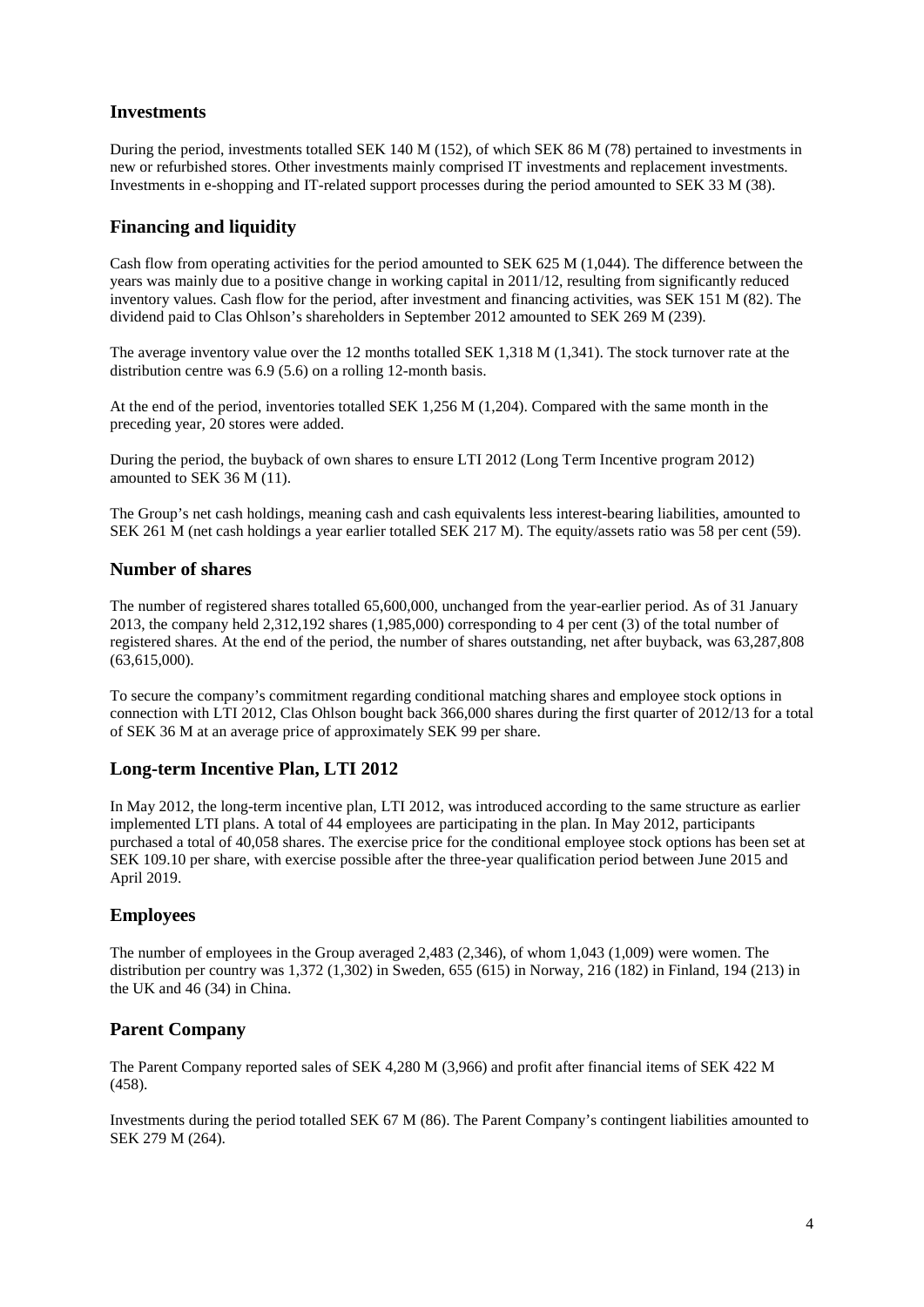## **Reduced tax rate in Sweden**

On 21 November 2012, the Swedish Parliament (Riksdag) approved a reduction in the corporate tax rate from 26.3 to 22.0 per cent with effect for the financial year commencing after 1 January 2013 (for Clas Ohlson from financial year 2013/14). Deferred tax has been restated at the lower tax rate during the third quarter of 2012/13, entailing that deferred tax liabilities declined by some SEK 31 M with a corresponding decline in deferred tax expenses (income).

### **Clas Ohlson included in sustainability index**

As of 3 December 2012, Clas Ohlson is included in the NASDAQ OMX Sustainability Index, which is a guide for sustainable investments. The index is computed and compiled by NASDAQ OMX in cooperation with GES Investment Services and includes the leading listed companies in terms of sustainability. Corporate programmes involving the environment, social responsibility and shareholder governance are assessed and ranked in line with criteria based on the UN's principles for responsible investments. Only the highest ranked companies are included in this index.

## **Launch of mobile e-shopping – part of Clas Ohlson's multi-channel strategy**

At the end of November 2012, Clas Ohlson launched a mobile-adapted version of its e-shopping platform in all markets. The launch is strategically important in being able to interface with our customers through a number of parallel channels and offer optimal access and service tailored to meet customer requirements.

The new e-shopping platform, which was launched during the first half of 2012/13, has resulted both in higher visitor traffic and increased sales. In Finland and the UK, where recognition of Clas Ohlson is lower than in Sweden and Norway, e-shopping will be a significant complement in encouraging more potential customers to discover Clas Ohlson.

The investment in e-shopping also creates new, cost-effective potential to establish operations and expand in new markets. Initially, the venture means that the share of selling expenses increases due to investments in systems and logistics solutions.

### **Nomination Committee appointed in Clas Ohlson**

Clas Ohlson's Nomination Committee, which was formed following a resolution on the nomination process passed at the Annual General Meeting on 8 September 2012, has the following composition: Carl von Schantz (Haid owner family), Göran Sundström (Tidstrand owner family), Johan Held (AFA Försäkring), Johan Ståhl (Lannebo Fonder) and Anders Moberg, Chairman of the Board of Clas Ohlson AB. At the statutory meeting held on 11 December 2012, Johan Held was appointed Chairman of Clas Ohlson's Nomination Committee. The composition of the Nomination Committee is based on the ownership relationship as at 30 September 2012. Accordingly, the Nomination Committee represents a total of approximately 68 per cent of the company's shares (votes). The above Nomination Committee will remain in place until a new Nomination Committee is appointed.

Shareholders wishing to make a proposal to the Nomination Committee may do so via e-mail: [valberedningen@clasohlson.se](mailto:valberedningen@clasohlson.se) or by post to the address: Clas Ohlson AB, Valberedningen, SE-793 85 Insjön.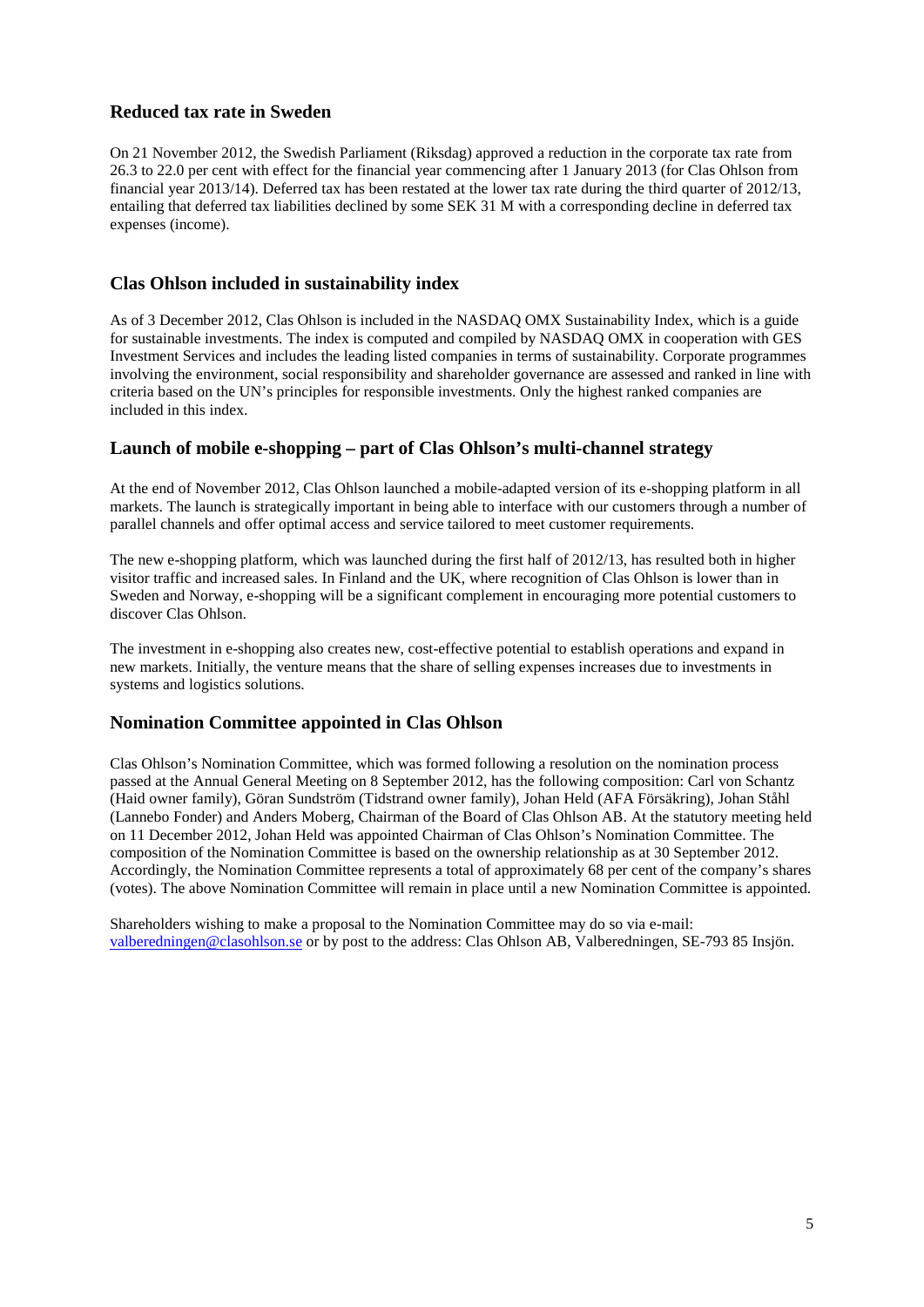## **Events after the end of the period**

Sales during February declined 3 per cent SEK 413 M (427). In local currencies, sales decreased 2 per cent. The calendar effect, due to the leap year in the preceding year, is estimated to amount to a negative 4 percentage points. Compared with the same month a year earlier, 18 stores (16) were added and the total number of stores at the end of February 2013 was 172. Mail order/Internet sales amounted to SEK 7 M (7).

Sales were distributed as follows:

| Sales areas $(M)$ | 2012/13    | 2011/12 | Percentage<br>change | Percentage<br>change, local currency |
|-------------------|------------|---------|----------------------|--------------------------------------|
| Countries         |            |         |                      |                                      |
| Sweden            | 190        | 197     | -4                   | -4                                   |
| Norway            | 172        | 178     | $-3$                 | $-2$                                 |
| Finland           | 35         | 35      | $+1$                 | $+5$                                 |
| UK                | <u>-16</u> |         | $\overline{-4}$      | $+3$                                 |
|                   | 413        | 427     | $-3$                 | $-2$                                 |

Total sales for the first ten months of the financial year (May 2012 - February 2013) increased 4 per cent to SEK 5,659 M (5,415).

### **Launch of loyalty programme – Club Clas**

In early March 2013, the new loyalty programme – Club Clas – was launched in Sweden. The loyalty programme is aimed at providing added value for Clas Ohlson's total of more than 34 million customers. Combined with other sales and service channels, with 172 stores, e-shopping via computers, tablets and mobile phones, catalogues, telephone services and social media, Club Clas offers easily accessible, inspiring and attractive solutions to everyday practical problems.

In addition to the advantages in the form of tailored club discounts based on areas of interest and purchasing history, members receive a bonus on all purchases, invitations to theme evenings and access to tips and advice.

Increased customer loyalty creates conditions for increased sales as a result of higher visitor frequency and higher average receipts, as well as the potential for effective marketing.

### **Outlook**

Clas Ohlson's business concept of offering broad and attractively priced products to conveniently solve the practical problems of everyday life is highly attractive in established markets. The concept is unique in Europe and offers the potential for expansion to several countries, while raising market shares in existing markets.

Growth in new markets in Europe will take place in line with the long-term financial goals. In the years ahead, it is estimated that corporate establishment in new markets will impact negatively on Clas Ohlson's operating margin by up to 2-3 percentage points during financial year.

During the current financial year, 2012/13, Clas Ohlson plans to establish a total of 17 stores.

During the subsequent financial year, 2013/14, Clas Ohlson plans to establish 12-17 new stores. The proportion of new stores in mature markets is declining in pace with the development of the focus on new, growing sales channels (e-shopping). There is continuing major potential for new stores in Finland. In the UK, Clas Ohlson sees favourable long-term potential but is balancing the rate of expansion to match prevailing market conditions. The company expects that it will take time to establish the brand and position in a new market and the conversion rate, average purchase and sales are estimated to increase successively in the coming years.

The continued development of Clas Ohlson's product range and sales channels, including the new e-shopping platform, will create additional growth opportunities, both in established and new markets in Europe. In view of these opportunities, preparations have commenced for expansion into new markets. The work involved in market and competition surveys, translation of, for example, product manuals and product information has commenced for German-speaking markets. A launch in a German-speaking country is expected no earlier than 2014.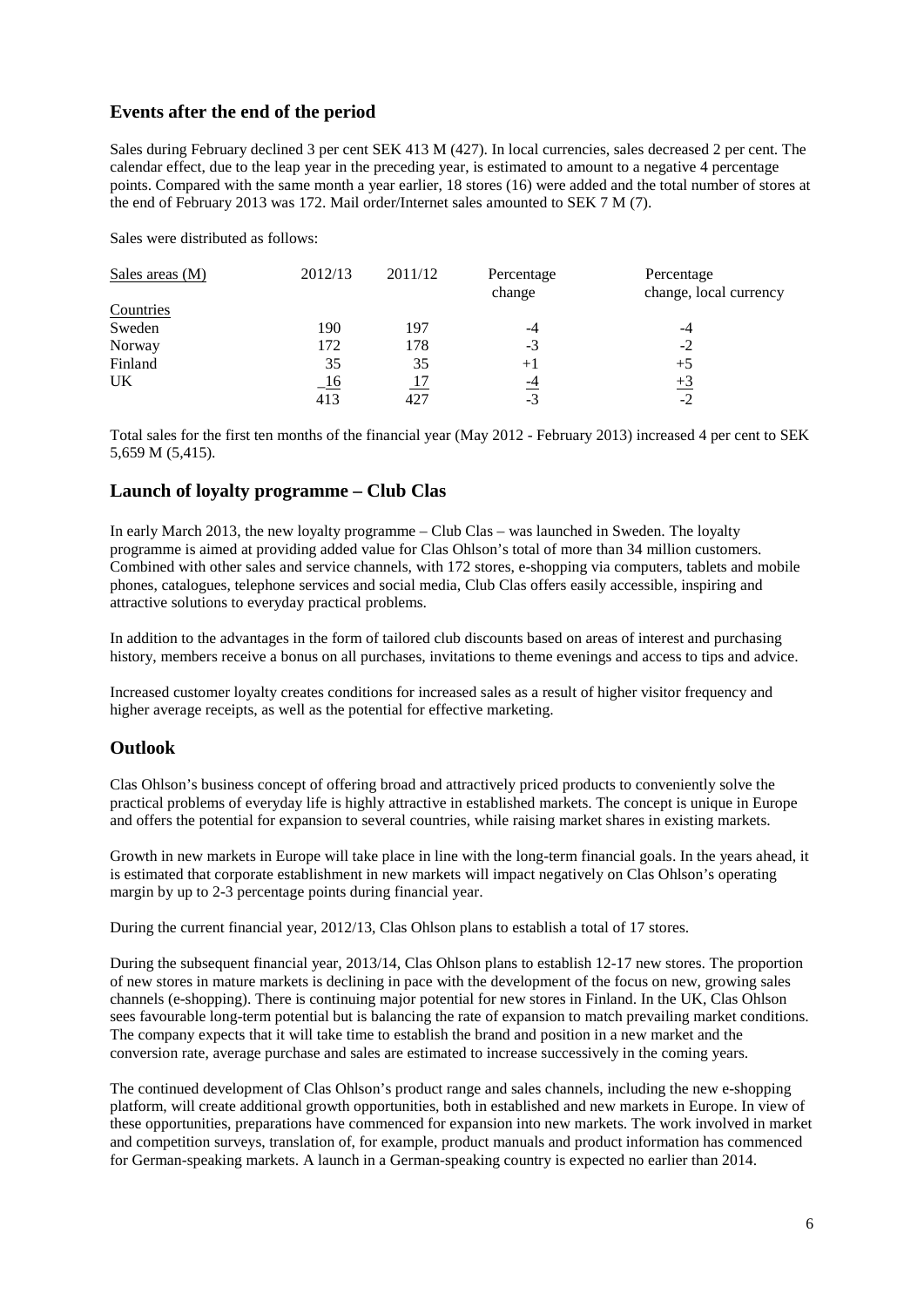## **Long-term financial goals**

The objective for long-term growth is a minimum annual growth rate of 10 per cent, measured as the average annual sales increase over a five-year period. The profitability objective is to achieve an operating margin of at least 10 per cent annually. The margin objective includes the adverse impact of 2-3 percentage points that is expected to result from the on-going expansion into new markets.

### **Risks and uncertainties**

Clas Ohlson's operations entail risks that could negatively impact the Group to varying extents. Work is continuously underway to update the Group's risk situation through a documented systematic process whereby risks are identified, measured, monitored and reported. The highest priority is placed on risks deemed to have the most negative impact based on the probability of occurrence and the possible impact on operations. This work also contributes to the strategic and operational control of the company.

Operational risks primarily comprise the corporate establishment in the UK, purchasing in Asia, competition, logistics, strikes, key employees, social responsibility, product range and shrinkage, while financial risks mainly comprise economic trends, wage inflation, raw-material prices, transport costs and exchange-rate exposure.

For a more detailed description of the Group's risks and risk management, refer to the 2011/12 Annual Report, pages 24-26. In addition to the risks described in the Annual Report, no other significant risks have arisen.

### **Accounting policies**

Clas Ohlson applies the International Financial Reporting Standards (IFRS) adopted by the EU. This interim report has been prepared in accordance with the Swedish Annual Accounts Act, IAS 34 Interim Financial Reporting and RFR 1 Supplementary Rules for Groups.

The Parent Company's financial statements have been prepared in accordance with the Swedish Annual Accounts Act and the Swedish Financial Reporting Board's Recommendation RFR 2. The same accounting policies are applied as for the Group, except in those cases indicated in the heading "Parent Company accounting policies" on page 64 of the 2011/12 Annual Report. The same accounting policies and calculation methods are applied as in the latest annual report apart from that stated below.

The IASB (International Accounting Standards Boards) has issued new and revised IFRS standards, as well as interpretations that apply from 1 May 2012. However, these had no significant impact on the Group's profit or balance sheet.

For a more detailed description of the accounting policies applied to the Group and Parent Company in this interim report, refer to the 2011/12 Annual Report, pages, 62-64.

## **Financial information**

Up-to-date information is available on Clas Ohlson's website: [http://om.clasohlson.com](http://om.clasohlson.com/) under "Shareholders" and from Clas Ohlson AB's head office at Insjön, + 46 (0)247-444 00, fax +46 (0)247-444 25.

- The year-end report for the 2012/13 financial year will be published on 12 June 2013.
- The Annual Report for 2012/13 financial year will be published in August 2013.
- The interim report for the first quarter of 2013/14 will be published on 4 September 2013.
- The Annual General Meeting for the 2012/13 financial year will be held on Saturday 7 September 2013 at 11.00 a.m. CET at Clas Ohlson's distribution centre in Insjön, Sweden. The official notification of the Annual General Meeting is expected to be issued during the second week of August. Information about the Nomination Committee and notifications to attend the Annual General Meeting are available at Clas Ohlson's website: [http://about.clasohlson.com](http://about.clasohlson.com/) under "Shareholders".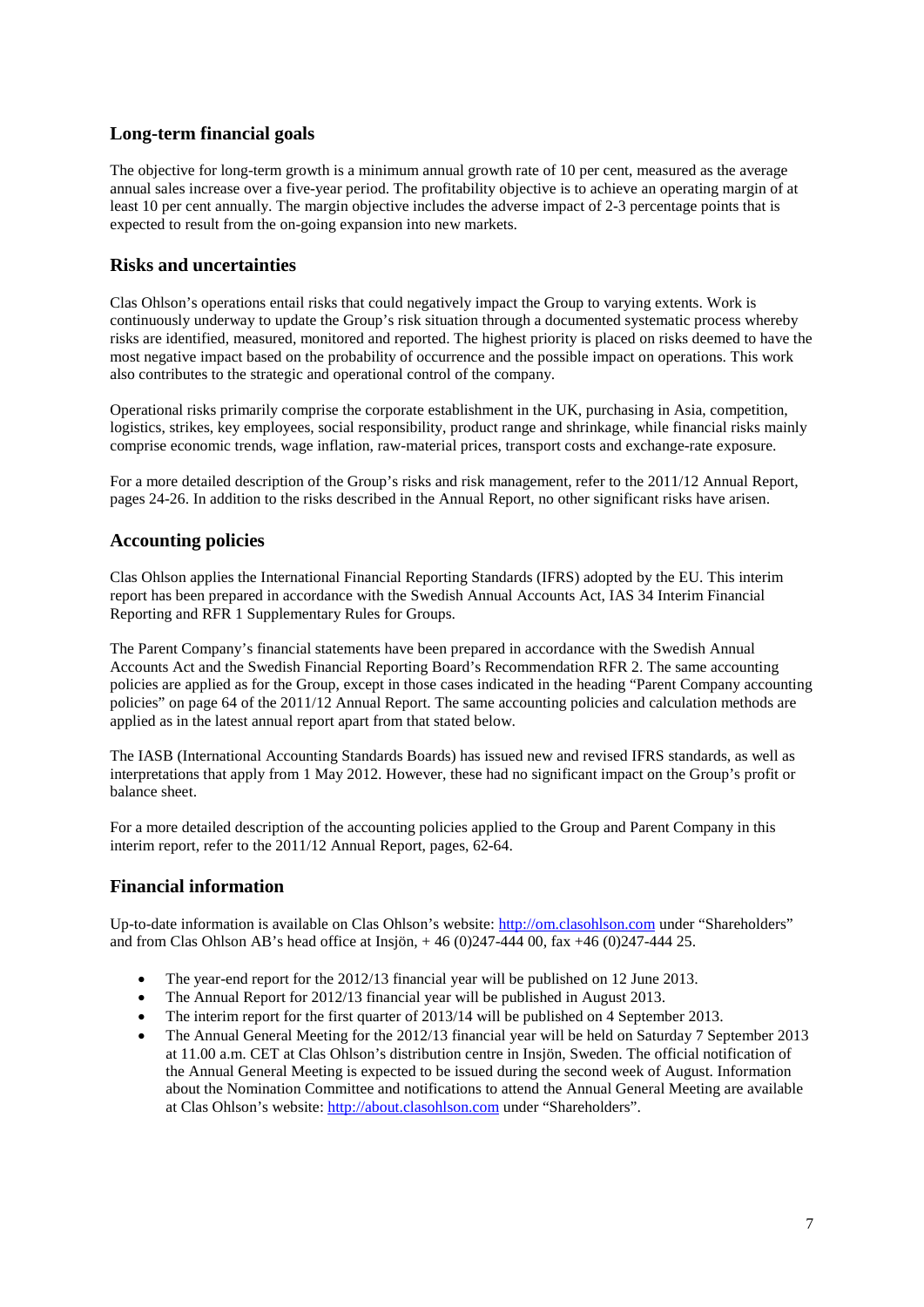This report has not been reviewed by the company's auditors.

Insjön, 12 March 2013

Klas Balkow President and CEO

For more information please contact:

Klas Balkow, President and CEO  $+46(0)$  247-444 55

John Womack, Director of Information and IR  $+46(0)$  247-444 05

The information in this interim report is such that Clas Ohlson is obligated to publish according to the Securities Market Act. The information was submitted for publication on 12 March 2013 at 8:00 a.m. (CET).

## Clas Ohlson in brief

#### **Business concept**

Our business concept is to make it easy for people to solve their everyday practical problems. This business concept is based on the original saying by the founder Clas Ohlson: "We will sell dependable products at low prices and the right quality according to need."

#### **Vision and objectives**

We aim to develop a strong European retail chain characterised by high profitability and healthy growth in shareholder value. This will be achieved by the self-evident choice for people's practical problem-solving in everyday life.

#### **Sales growth of at least 10 per cent**

The Group's long-term objective is that sales will grow annually at a rate of at least 10 per cent. The objective is measured in terms of the average annual increase in sales over five years. The growth target will be achieved through higher sales in existing sales channels and continuing new establishments in both existing and new markets.

#### **Operating margin of at least 10 per cent**

The profitability objective is to achieve an operating margin of at least 10 per cent. In coming years, it is estimated that establishment in new markets (currently the UK) will negatively impact Clas Ohlson's operating margin by up to 2-3 percentage points over a financial year. Growth in new markets in Europe is to track the long-term financial objectives.

#### **Business model and strategies**

#### **An affordable and attractive range**

Our product range will be adapted to focus on meeting the needs of customers in their everyday lives. The products must be attractively priced and have the right quality according to need. Clas Ohlson's range should be versatile and contain smart and affordable solutions.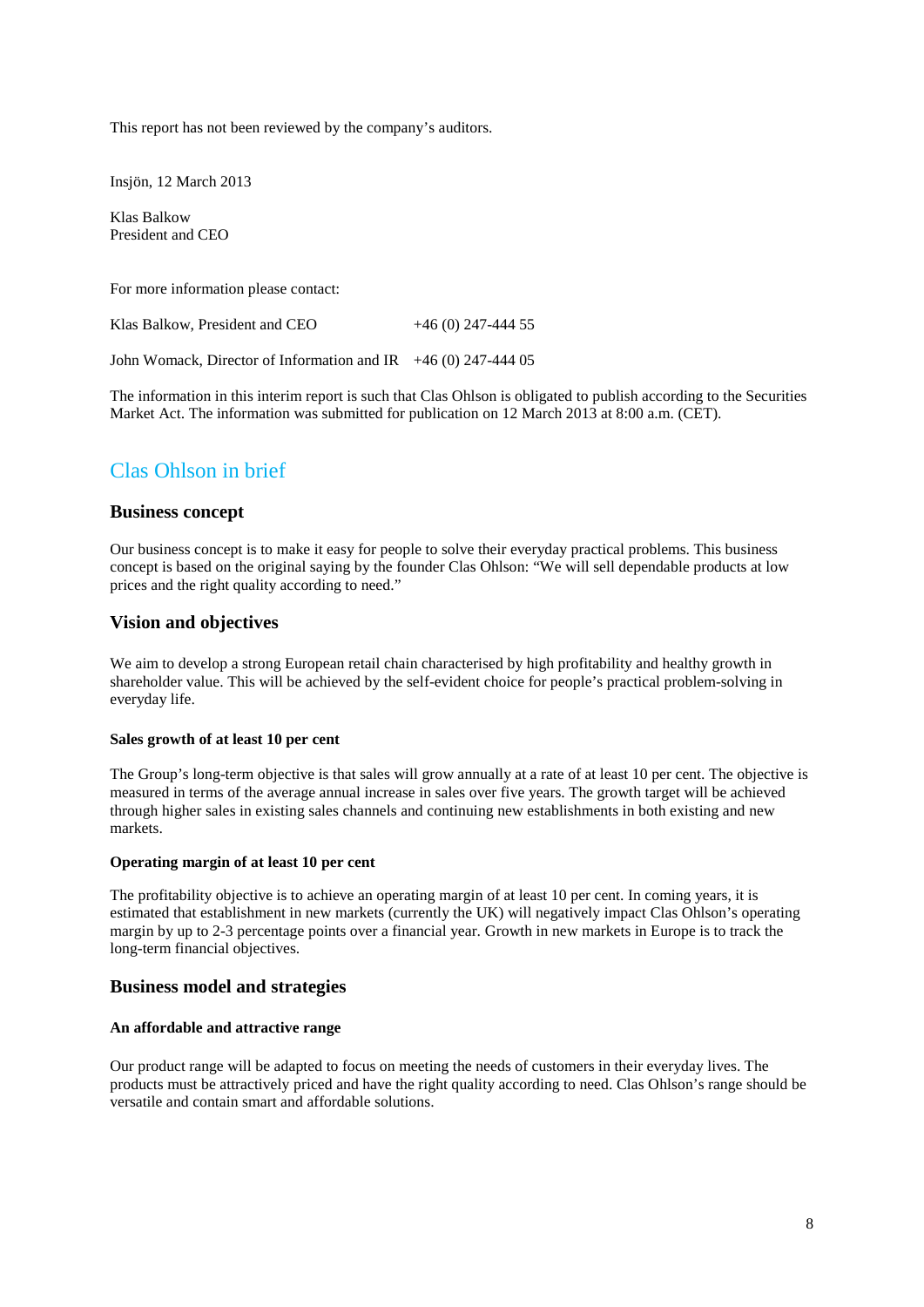#### **High level of service**

We will provide a high service level through helpful and knowledgeable employees who guide customers to simple solutions. Our employees are to have broad and extensive knowledge of the product range. We will also offer DIY guides, inspiration, tips and advice through our website, social media and catalogues.

#### **Accessible and inspiring**

We will be present in attractive locations that people frequent in their everyday lives and via e-shopping, catalogues and telephone. Customers should find it easy and inspiring to solve their everyday practical problems with us through the various sales and communications channels we offer. Our stores should preferably be located in strong central shopping centres or in attractive external store locations as a complement to our city stores.

#### **Responsibility for people and the environment**

We take responsibility for our own operations and our impact on people and the environment. We also make demands on our suppliers with regard to working conditions, the work environment and environmental impact. Clas Ohlson is also involved in important social issues and supports local associations and purposes in Dalarna where the company has its roots. We also support a few selected national or international non-profit organisations where we can help to contribute in a broader context in the countries where we operate.

#### **Seasonal variations**

Clas Ohlson's market operations are subject to seasonal variations, whereby the third quarter (Nov – Jan) is generally deemed the strongest, followed by the first and second quarters and finally the fourth quarter, which are the weakest in terms of sales and profit. Refer to the sales and operating profit per quarter diagram.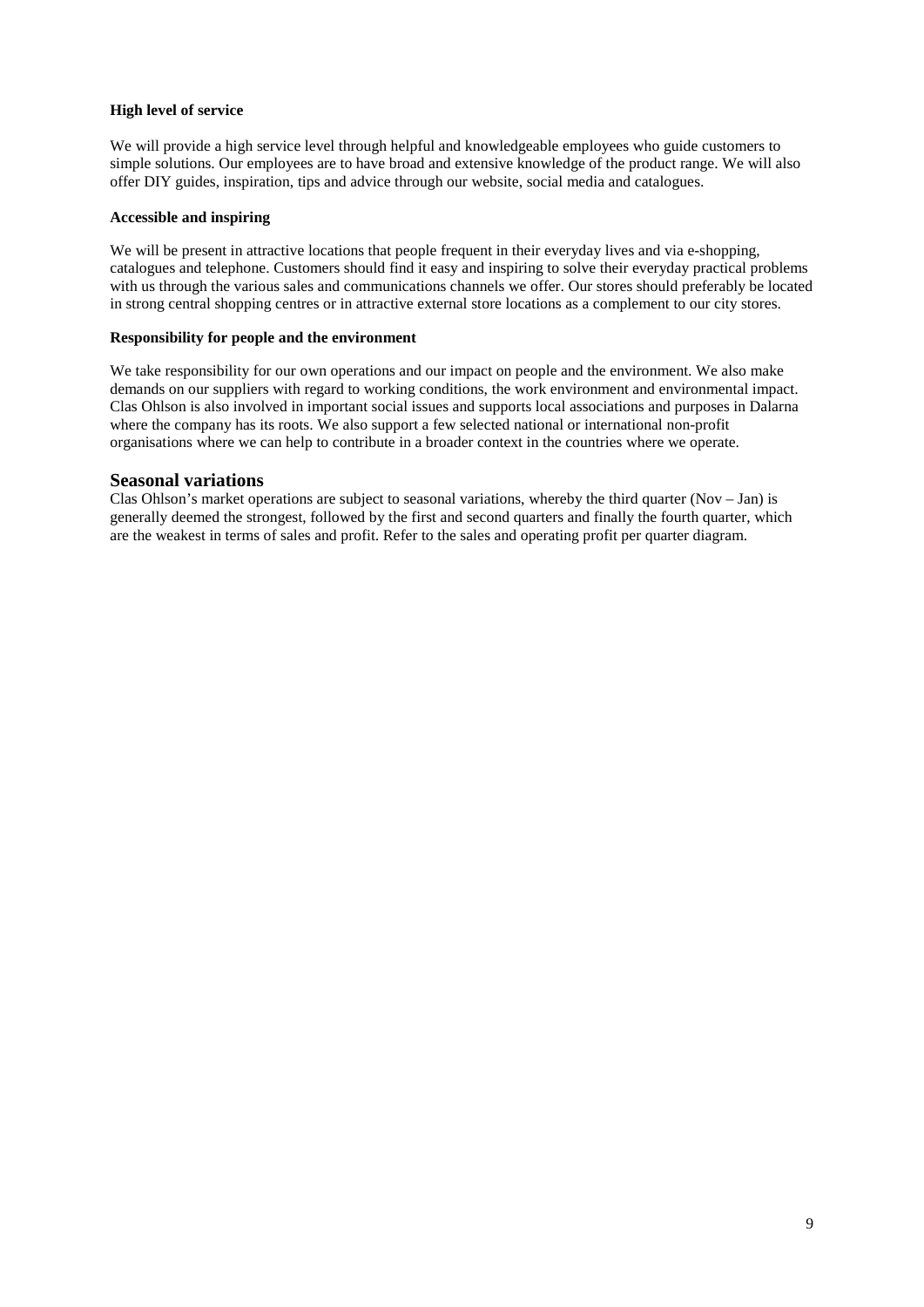## Consolidated Income Statement

| <b>SEKm</b>                                 | 3 months<br>$01/11/12-$<br>31/01/13 | 3 months<br>$01/11/11-$<br>31/01/12 | 9 months<br>$01/05/12 -$<br>31/01/13 | 9 months<br>$01/05/11 -$<br>31/01/12 | <b>Rolling 12</b><br>months<br>12 months<br>01/02/12-<br>31/01/13 | Latest annual<br>accounts<br>12 months<br>$01/05/11$ -<br>30/04/12 | 12 months<br>01/05/10-<br>30/04/11 |
|---------------------------------------------|-------------------------------------|-------------------------------------|--------------------------------------|--------------------------------------|-------------------------------------------------------------------|--------------------------------------------------------------------|------------------------------------|
| Sales                                       | 2,169.1                             | 2,048.6                             | 5,245.4                              | 4,988.1                              | 6,517.3                                                           | 6,260.0                                                            | 5,828.0                            |
| Cost of goods sold                          | $-1,274.8$                          | $-1,179.7$                          | $-3,051.9$                           | $-2,872.0$                           | $-3,803.6$                                                        | $-3,623.7$                                                         | $-3,401.7$                         |
| Gross profit                                | 894.3                               | 868.9                               | 2,193.5                              | 2,116.1                              | 2,713.7                                                           | 2,636.3                                                            | 2,426.3                            |
| Selling expenses                            | $-599.8$                            | $-517.2$                            | $-1,606.9$                           | $-1,435.9$                           | $-2,077.6$                                                        | $-1,906.6$                                                         | $-1,761.6$                         |
| Administrative expenses                     | $-46.9$                             | $-43.8$                             | $-136.2$                             | $-128.6$                             | $-176.0$                                                          | $-168.4$                                                           | $-156.9$                           |
| Other operating income/expenses             | $-0.2$                              | $-0.7$                              | $-0.5$                               | $-1.2$                               | 0.0                                                               | $-0.7$                                                             | $-0.7$                             |
| Operating profit                            | 247.4                               | 307.2                               | 449.9                                | 550.4                                | 460.1                                                             | 560.6                                                              | 507.1                              |
| Net financial income/expenses               | $-6.7$                              | $-2.6$                              | $-9.8$                               | $-9.0$                               | $-10.4$                                                           | $-9.6$                                                             | $-8.1$                             |
| Profit after financial items                | 240.7                               | 304.6                               | 440.1                                | 541.4                                | 449.7                                                             | 551.0                                                              | 499.0                              |
| Income tax                                  | $-36.7$                             | $-84.2$                             | $-91.2$                              | $-148.2$                             | $-93.5$                                                           | $-150.5$                                                           | $-134.6$                           |
| Profit for the period                       | 204.0                               | 220.4                               | 348.9                                | 393.2                                | 356.2                                                             | 400.5                                                              | 364.4                              |
| Gross margin (%)                            | 41.2                                | 42.4                                | 41.8                                 | 42.4                                 | 41.6                                                              | 42.1                                                               | 41.6                               |
| Operating margin (%                         | 11.4                                | 15.0                                | 8.6                                  | 11.0                                 | 7.1                                                               | 9.0                                                                | 8.7                                |
| Return on capital employed (%)              |                                     |                                     | ÷,                                   | $\blacksquare$                       | 24.9                                                              | 27.9                                                               | 24.6                               |
| Return on equity (%)                        |                                     |                                     |                                      |                                      | 19.7                                                              | 23.1                                                               | 22.5                               |
| Equity/assets ratio (%)                     | 58.1                                | 58.7                                | 58.1                                 | 58.7                                 | 58.1                                                              | 60.3                                                               | 51.5                               |
| Sales per sq.m in stores,<br>SEK thousand   |                                     |                                     |                                      |                                      | 32                                                                | 34                                                                 | 34                                 |
| Data per share                              |                                     |                                     |                                      |                                      |                                                                   |                                                                    |                                    |
| Number of shares before dilution            | 63,287,808                          | 63,615,000                          | 63,369,051                           | 63,642,845                           | 63,429,530                                                        | 63,635,998                                                         | 63,802,230                         |
| Number of shares after dilution             | 63,347,860                          | 63,668,322                          | 63,431,785                           | 63,697,025                           | 63,489,864                                                        | 63,702,052                                                         | 63,870,584                         |
| Number of shares at end of period           | 63,287,808                          | 63,615,000                          | 63,287,808                           | 63,615,000                           | 63,287,808                                                        | 63,615,000                                                         | 63,710,000                         |
| Earnings per share<br>before dilution (SEK) | 3.22                                | 3.46                                | 5.51                                 | 6.18                                 | 5.62                                                              | 6.29                                                               | 5.71                               |
| Earnings per share<br>after dilution (SEK)) | 3.22                                | 3.46                                | 5.50                                 | 6.17                                 | 5.61                                                              | 6.29                                                               | 5.71                               |
| Equity per share (SEK)                      | 29.40                               | 28.69                               | 29.40                                | 28.69                                | 29.40                                                             | 28.98                                                              | 26.01                              |

## Consolidated comprehensive income statement

| <b>SEKm</b>                                                          | 3 months<br>$01/11/12$ -<br>31/01/13 | 3 months<br>$01/11/11-$<br>31/01/12 | 9 months<br>$01/05/12$ -<br>31/01/13 | 9 months<br>$01/05/11$ -<br>31/01/12 | <b>Rolling 12</b><br>months<br>12 months<br>$01/02/12$ -<br>31/01/13 | Latest annual<br>accounts<br>12 months<br>$01/05/11$ -<br>30/04/12 | 12 months<br>$01/05/10-$<br>30/04/11 |
|----------------------------------------------------------------------|--------------------------------------|-------------------------------------|--------------------------------------|--------------------------------------|----------------------------------------------------------------------|--------------------------------------------------------------------|--------------------------------------|
| Profit for the period                                                | 204.0                                | 220.4                               | 348.9                                | 393.2                                | 356.2                                                                | 400.5                                                              | 364.4                                |
| Other comprehensive income,<br>net of tax: Exchange rate differences | $-5.7$                               | $-6.7$                              | $-26.1$                              | 11.7                                 | $-16.9$                                                              | 20.9                                                               | $-52.3$                              |
| Cash flow hedging                                                    | $-1.4$                               | 0.8                                 | $-2.4$                               | 6.2                                  | $-0.6$                                                               | 8.0                                                                | $-6.3$                               |
| Other comprehensive income,<br>net of tax:                           | $-7.1$                               | $-5.9$                              | $-28.5$                              | 17.9                                 | $-17.5$                                                              | 28.9                                                               | $-58.6$                              |
| Total comprehensive income<br>for the period                         | 196.9                                | 214.5                               | 320.4                                | 411.1                                | 338.7                                                                | 429.4                                                              | 305.8                                |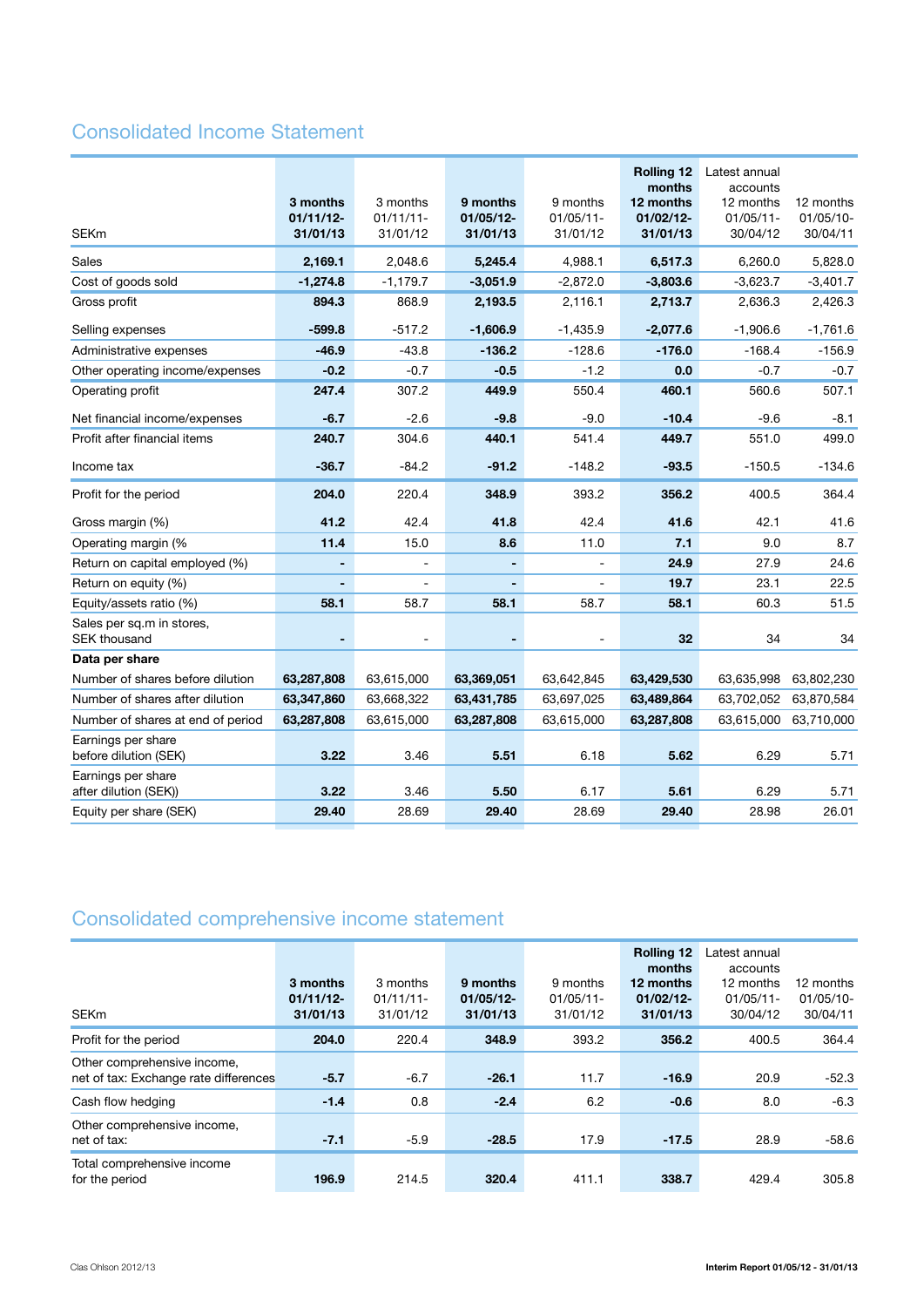## Consolidated Balance Sheet

| <b>SEKm</b>                                 | 31/01/13 | 31/01/12 | 30/04/12 |  |
|---------------------------------------------|----------|----------|----------|--|
| <b>Assets</b>                               |          |          |          |  |
| Intangible assets                           | 111.1    | 70.1     | 87.4     |  |
| Tangible assets                             | 1,380.8  | 1,429.4  | 1,427.6  |  |
| Financial assets                            | 3.5      | 10.1     | 3.5      |  |
| Inventories                                 | 1,256.3  | 1,203.5  | 1,228.7  |  |
| Other receivables                           | 187.6    | 181.5    | 197.5    |  |
| Liquid assets                               | 261.1    | 217.1    | 111.8    |  |
| Total assets                                | 3,200.4  | 3,111.7  | 3,056.5  |  |
| <b>Equity and liabilities</b>               |          |          |          |  |
| Equity                                      | 1,860.8  | 1,825.1  | 1,843.8  |  |
| Long-term liabilities, Non-interest-bearing | 137.3    | 144.4    | 195.8    |  |
| Current liabilities, Interest-bearing       | 0.0      | 0.0      | 30.0     |  |
| Current liabilities, Non-interest-bearing   | 1,202.3  | 1,142.2  | 986.9    |  |
| Total equity and liabilities                | 3,200.4  | 3,111.7  | 3,056.5  |  |

## Consolidated Cash Flow

|                                                                          | 3 months<br>$01/11/12$ - | 3 months<br>$01/11/11-$ | 9 months<br>$01/05/12 -$ | 9 months<br>$01/05/11 -$ | 12 months<br>$01/05/11 -$ |
|--------------------------------------------------------------------------|--------------------------|-------------------------|--------------------------|--------------------------|---------------------------|
| <b>SEKm</b>                                                              | 31/01/13                 | 31/01/12                | 31/01/13                 | 31/01/12                 | 30/04/12                  |
| Operating profit                                                         | 247.4                    | 307.2                   | 449.9                    | 550.4                    | 560.6                     |
| Adjustment for items not included in cash flow                           | 50.7                     | 43.8                    | 155.1                    | 144.8                    | 188.5                     |
| Interest received                                                        | 1.0                      | 2.0                     | 1.7                      | 4.3                      | 6.0                       |
| Interest paid                                                            | $-8.3$                   | $-3.6$                  | $-11.7$                  | $-12.4$                  | $-16.6$                   |
| Tax paid                                                                 | $-15.6$                  | $-6.8$                  | $-79.0$                  | $-48.4$                  | $-77.3$                   |
| Cash flow from operating activities<br>before changes in working capital | 275.2                    | 342.6                   | 516.0                    | 638.7                    | 661.2                     |
| Change in working capital                                                | 174.3                    | 189.4                   | 109.2                    | 405.5                    | 303.7                     |
| Cash flow from operating activities                                      | 449.5                    | 532.0                   | 625.2                    | 1.044.2                  | 964.9                     |
| Investments in tangible assets                                           | $-34.4$                  | $-32.4$                 | $-107.2$                 | $-114.0$                 | $-151.4$                  |
| Investments in intangible assets                                         | $-11.5$                  | $-14.0$                 | $-33.0$                  | $-37.7$                  | $-55.5$                   |
| Sale of equipment                                                        | 0.2                      | 0.3                     | 0.4                      | 0.3                      | 0.6                       |
| Change in financial assets                                               | 0.0                      | 0.2                     | 0.0                      | 0.2                      | 0.2                       |
| Cash flow from investing activities                                      | $-45.7$                  | $-45.9$                 | $-139.8$                 | $-151.2$                 | $-206.1$                  |
| Change in current liabilities, Interest-bearing                          | $-98.3$                  | $-85.4$                 | $-30.0$                  | $-261.7$                 | $-231.7$                  |
| <b>Borrowings</b>                                                        | 0.0                      | 0.0                     | 150.0                    | 0.0                      | 0.0                       |
| Repayment of loans                                                       | $-150.0$                 | $-300.0$                | $-150.0$                 | $-300.0$                 | $-300.0$                  |
| Repurchase of own shares                                                 | 0.0                      | 0.0                     | $-36.2$                  | $-11.2$                  | $-11.2$                   |
| Sale of own shares                                                       | 0.0                      | 0.0                     | 0.8                      | 0.0                      | 0.0                       |
| Dividend to shareholders                                                 | 0.0                      | 0.0                     | $-269.0$                 | $-238.6$                 | $-238.6$                  |
| Cash flow from financing activities                                      | $-248.3$                 | $-385.4$                | $-334.4$                 | $-811.5$                 | $-781.5$                  |
| Cash flow for the period                                                 | 155.5                    | 100.7                   | 151.0                    | 81.5                     | $-22.7$                   |
| Liquid assets at the start of the period                                 | 106.0                    | 120.5                   | 111.8                    | 132.6                    | 132.6                     |
| Exchange rate difference for liquid assets                               | $-0.4$                   | $-4.1$                  | $-1.7$                   | 3.0                      | 1.9                       |
| Liquid assets at the end of the period                                   | 261.1                    | 217.1                   | 261.1                    | 217.1                    | 111.8                     |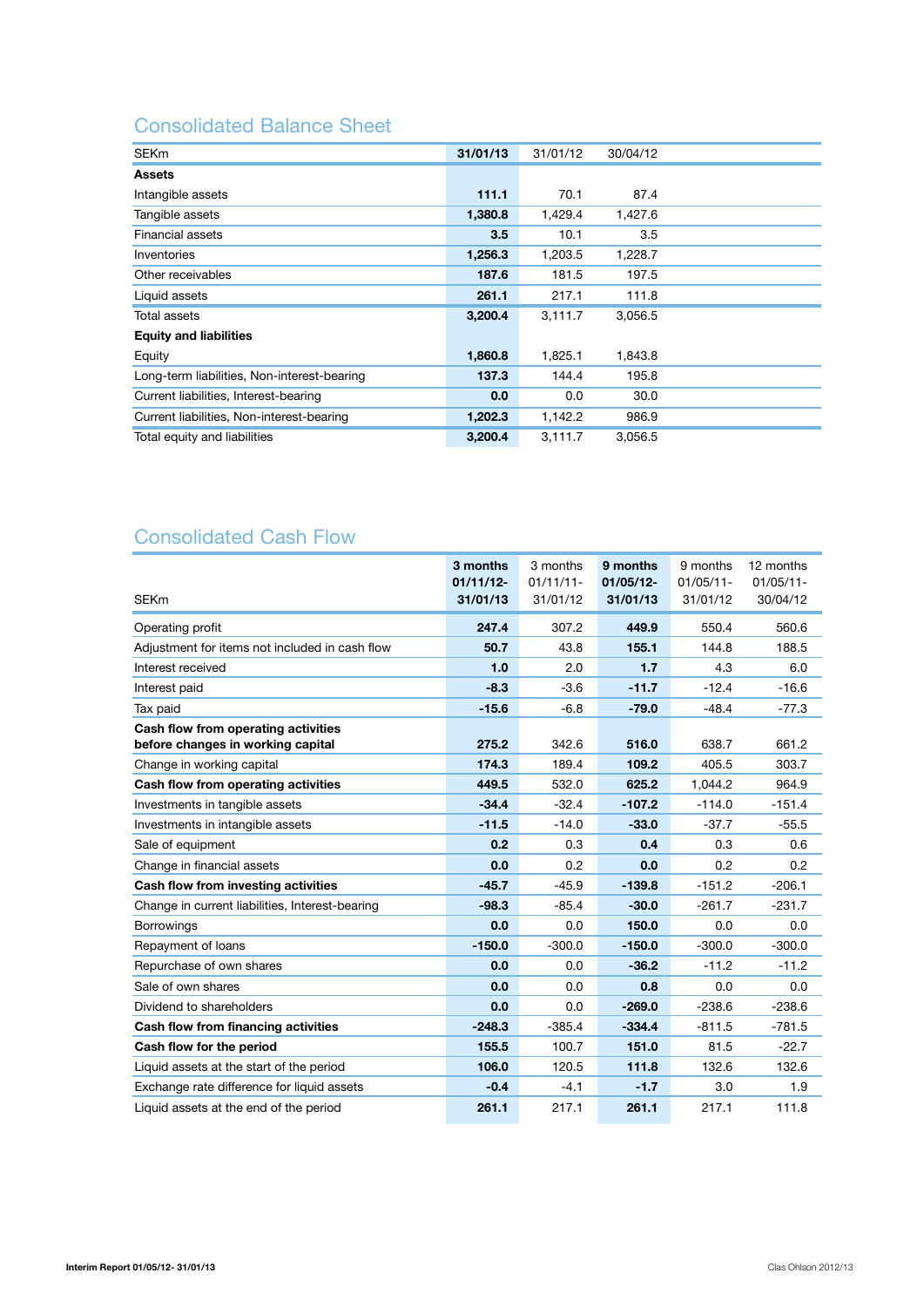## Turnover by segments

|                            | <b>3 months</b> 3 months<br>$01/11/12 - 01/11/11 -$ |          | 9 months<br>$01/05/12 - 01/05/11 -$ | 9 months   |
|----------------------------|-----------------------------------------------------|----------|-------------------------------------|------------|
| <b>SEKm</b>                | 31/01/13                                            | 31/01/12 | 31/01/13                            | 31/01/12   |
| Sweden                     | 999.2                                               | 945.9    | 2,432.9                             | 2,335.3    |
| Norway                     | 883.1                                               | 836.8    | 2,145.5                             | 2,036.5    |
| Finland and UK             | 286.8                                               | 265.9    | 667.0                               | 616.3      |
| Group functions            | 780.8                                               | 672.8    | 1,847.5                             | 1,630.7    |
| Sales to other<br>segments | $-780.8$                                            | $-672.8$ | $-1,847.5$                          | $-1,630.7$ |
| Total                      | 2,169.1                                             | 2.048.6  | 5,245.4                             | 4.988.1    |

## Specification of change in results

|                                              | 3 months<br>$01/11/12$ - | 9 months<br>$01/05/12 -$ |
|----------------------------------------------|--------------------------|--------------------------|
| (After financial items. in SEKm)             | 31/01/13                 | 31/01/13                 |
| Profit from sales                            | $-22.3$                  | $-46.8$                  |
| Change in gross margin                       | $-25.8$                  | -31.8                    |
| Increased administrative expenses            | $-3.1$                   | $-7.6$                   |
| Change in expansion costs stores             | $-3.3$                   | 0.0                      |
| Increased depreciation                       | $-5.8$                   | $-15.0$                  |
| Change in financial income/expenses          | $-4.1$                   | -0.8                     |
| Change in other operating<br>income/expenses | 0.5                      | 0.7                      |
| Total                                        | $-63.9$                  | -101.3                   |

## Operating profits by segments

| <b>SEKm</b>     | 31/01/13 |       | <b>3 months</b> 3 months 9 months 9 months<br>01/11/12- 01/11/11- 01/05/12- 01/05/11-<br>31/01/12 31/01/13 31/01/12 |       |
|-----------------|----------|-------|---------------------------------------------------------------------------------------------------------------------|-------|
| Sweden          | 36.2     | 38.3  | 83.4                                                                                                                | 90.5  |
| Norway          | 31.2     | 33.6  | 74.2                                                                                                                | 79.2  |
| Finland and UK  | 6.9      | 9.2   | 16.4                                                                                                                | 18.6  |
| Group functions | 173.1    | 226.1 | 275.9                                                                                                               | 362.1 |
| Total           | 247.4    | 307.2 | 449.9                                                                                                               | 550.4 |

## Change in equity

| <b>SFKm</b>                | 9 months<br>01/05/12-<br>31/01/13 | 9 months<br>$01/05/11$ -<br>31/01/12 |
|----------------------------|-----------------------------------|--------------------------------------|
| Equity brought forward     | 1,843.8                           | 1,656.8                              |
| Dividend to shareholders   | $-269.0$                          | $-238.6$                             |
| Repurchase of own shares   | $-36.2$                           | $-11.2$                              |
| Sale of own shares         | 0.8                               | 0.0                                  |
| Paid-in option premiums    | 1.0                               | 7.0                                  |
| Total comprehensive income | 320.4                             | 411.1                                |
| Equity carried forward     | 1,860.8                           | 1.825.1                              |

## Results per quarter

|                          | Q <sub>3</sub> | Q <sub>2</sub> | Q <sub>1</sub> | $Q_4$    | Q <sub>3</sub> | Q <sub>2</sub> | Q <sub>1</sub> | $Q_4$    | Q3         |
|--------------------------|----------------|----------------|----------------|----------|----------------|----------------|----------------|----------|------------|
| <b>SEKm</b>              | 12/13          | 12/13          | 12/13          | 11/12    | 11/12          | 11/12          | 11/12          | 10/11    | 10/11      |
| Sales                    | 2,169.1        | 1,614.2        | ,462.1         | 1.271.9  | 2,048.6        | 1,552.5        | 1,387.0        | 1,163.6  | 1,906.0    |
| Cost of goods sold       | $-1,274.8$     | $-936.8$       | $-840.3$       | $-751.7$ | $-1,179.7$     | $-896.5$       | $-795.8$       | $-694.9$ | $-1,097.6$ |
| Other operating expenses | $-646.9$       | $-575.4$       | $-521.3$       | $-510.0$ | $-561.7$       | $-532.4$       | $-471.6$       | $-465.1$ | $-538.9$   |
| Operating profit         | 247.4          | 102.0          | 100.5          | 10.2     | 307.2          | 123.6          | 119.6          | 3.6      | 269.5      |
| Operating margin (%)     | 11.4           | 6.3            | 6.9            | 0.8      | 15.0           | 8.0            | 8.6            | 0.3      | 14.1       |
| Data per share           |                |                |                |          |                |                |                |          |            |
| Equity per share (SEK)   | 29.40          | 26.26          | 29.27          | 28.98    | 28.69          | 25.28          | 27.47          | 26.01    | 25.93      |

## Sales (SEKm)



## Operating profit (SEKm)



This interim report has been prepared in Swedish and translated into English. In the event of any discrepancies between the Swedish and the translation, the former shall have precedence.

|               | Shaded bar = Financial year |
|---------------|-----------------------------|
|               | 01/05/12-30/04/13           |
| White bar $=$ | Financial year              |
|               | $01/05/11 - 30/04/12$       |
|               |                             |

Quarter 1 relates to period May-Jul, quarter 2 Aug-Oct, quarter 3 Nov-Jan and quarter 4 the period Feb-Apr.